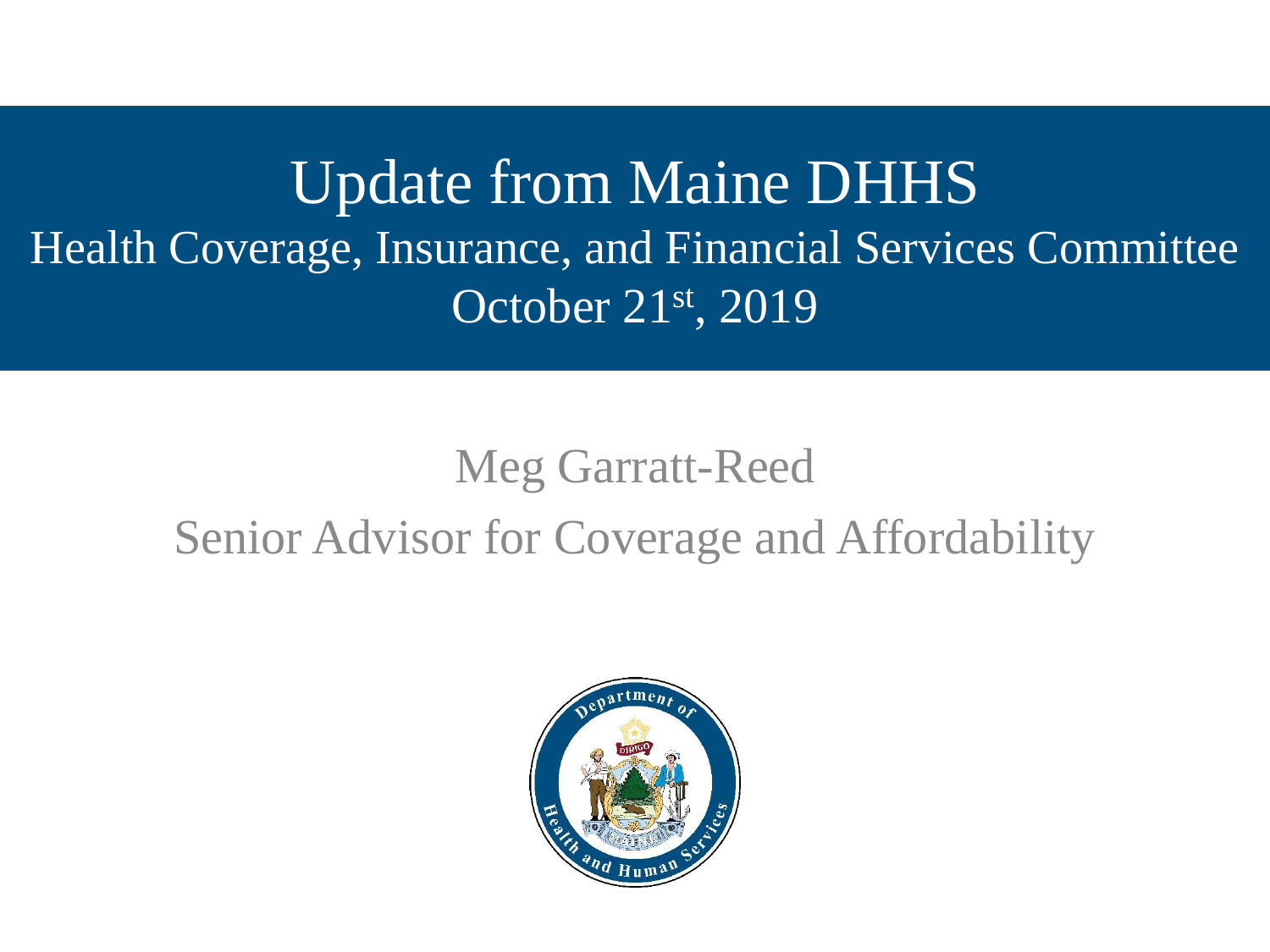#### **Context**

#### Level setting:

- Huge progress since passage of the ACA
	- Progress recently reversed

## Progress made in 2019:

- $\checkmark$  L.D. 1 ACA consumer protections enshrined in Maine law
- $\checkmark$  Drug pricing reform bills
- $\checkmark$  MaineCare expansion implemented

#### Uninsured Rate

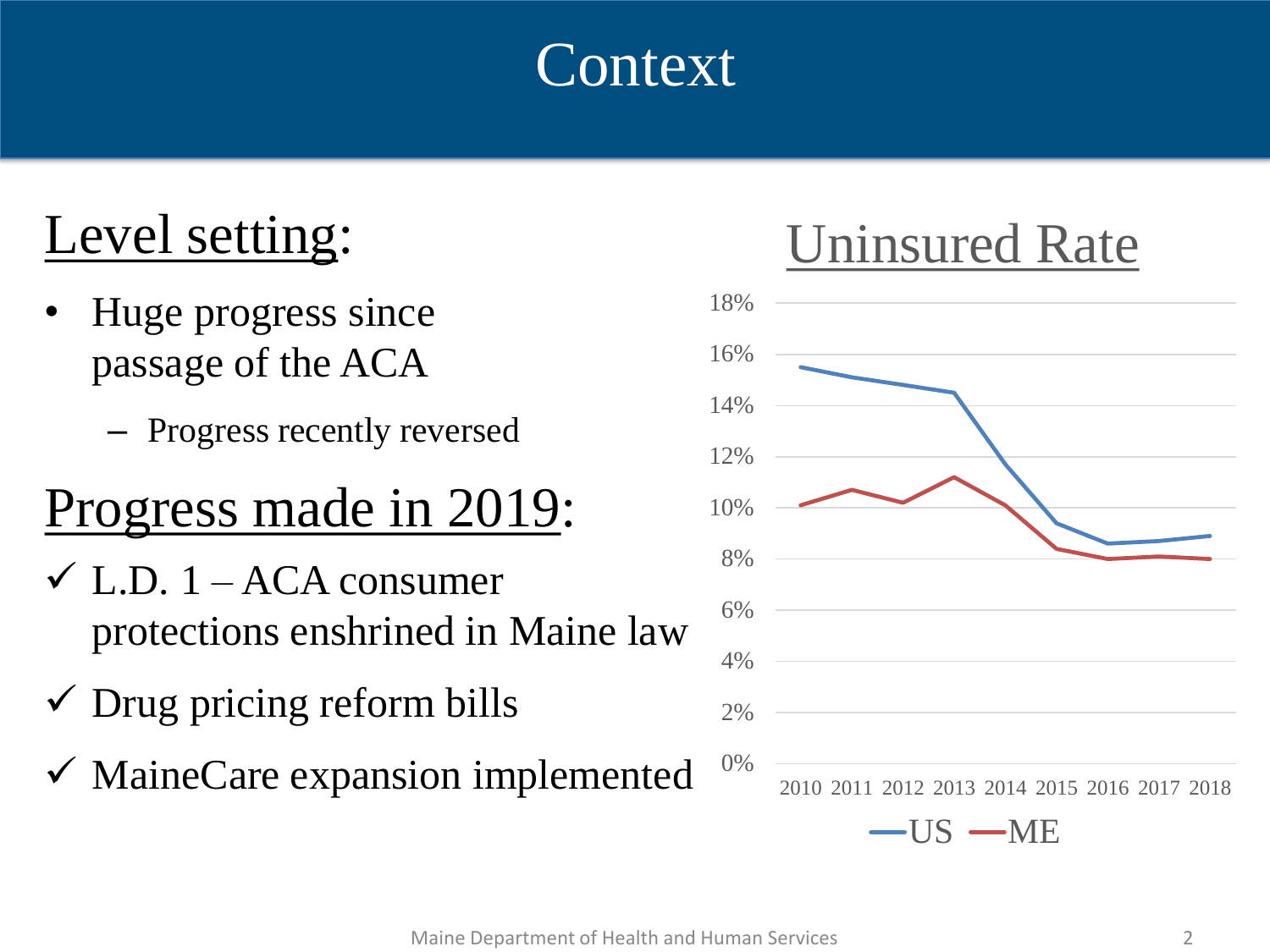#### **Context**



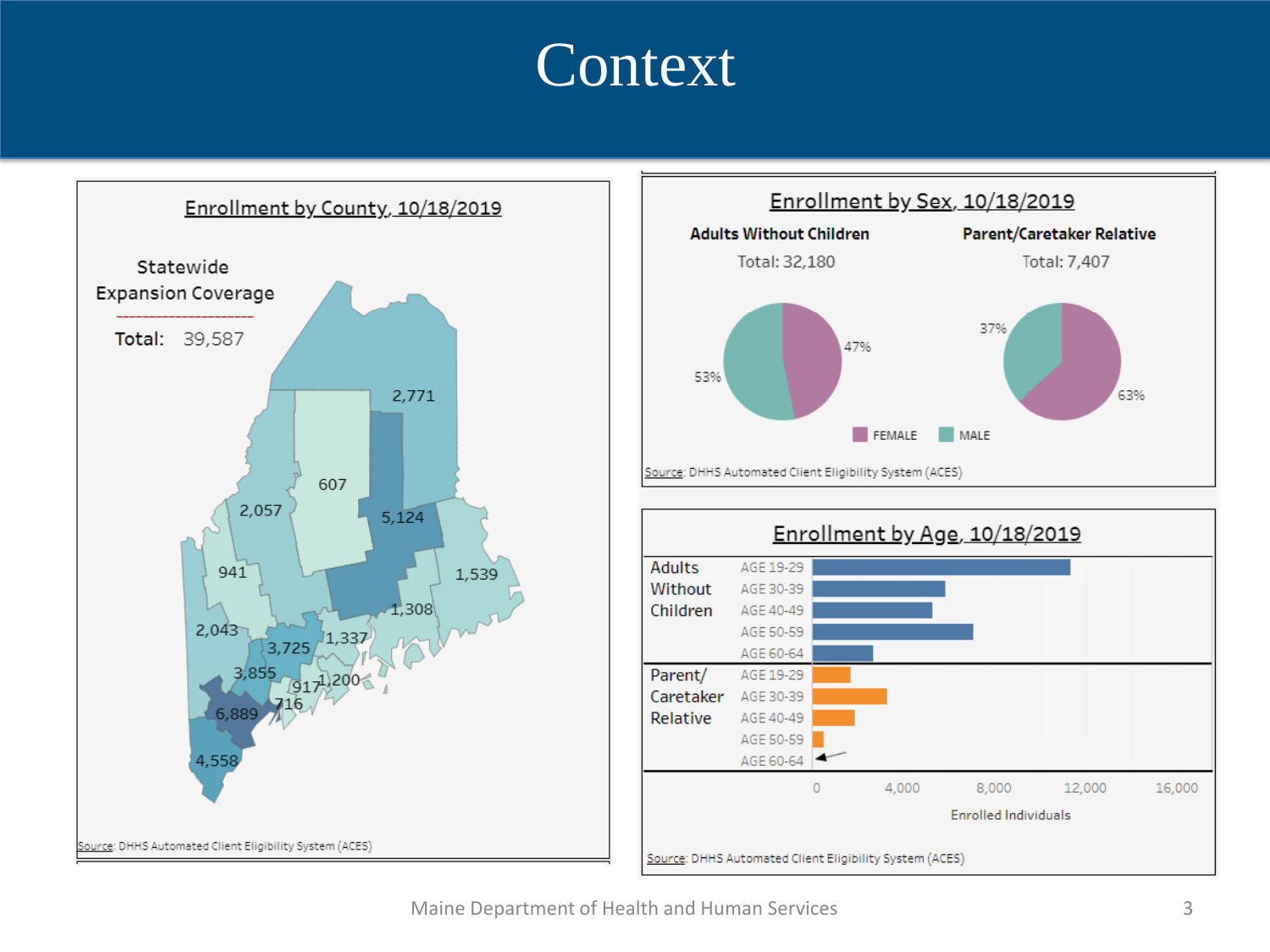# Challenges Remain

- Significant affordability challenges remain
	- Trends significant for the small group market
- Uncertainty continues at the federal level
- States can address some – but not all – problems

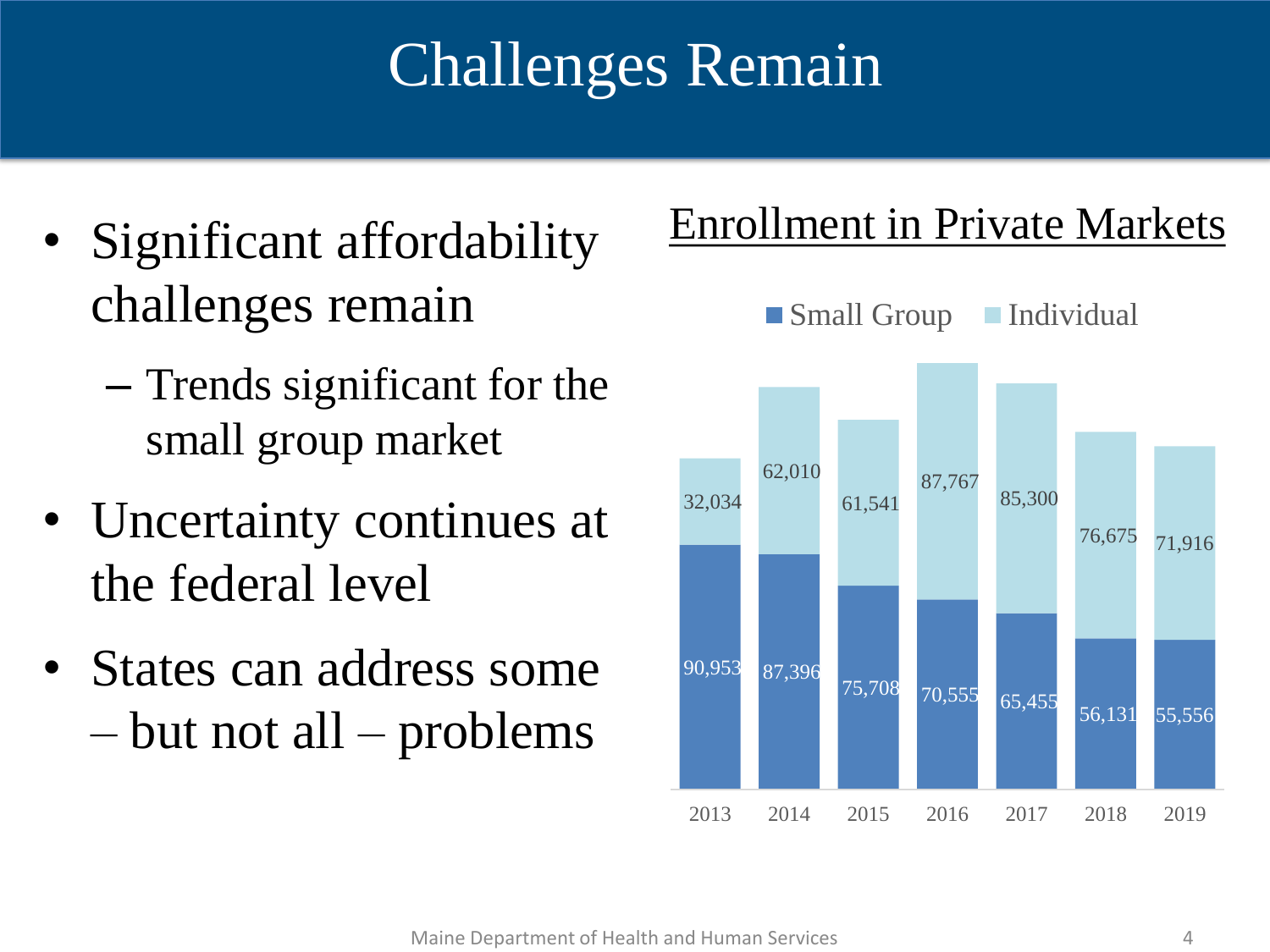## The Remaining Uninsured in Maine





#### Uninsured **105,000** remain uninsured:

- 36,000 eligible for MaineCare
- 51,000 eligible for Marketplace subsidies
- 58% have a high school diploma or less
- 82% are in working families
- Adults in rural counties are more likely to be uninsured

Maine Department of Health and Human Services 5 [Sources: https://www.cbpp.org/research/health/fact-sheet-who-are-the-remaining-uninsured#states;23](https://www.cbpp.org/research/health/fact-sheet-who-are-the-remaining-uninsured#states;23) https://www.census.gov/library/stories/2019/04/health-insurance-rural-america.html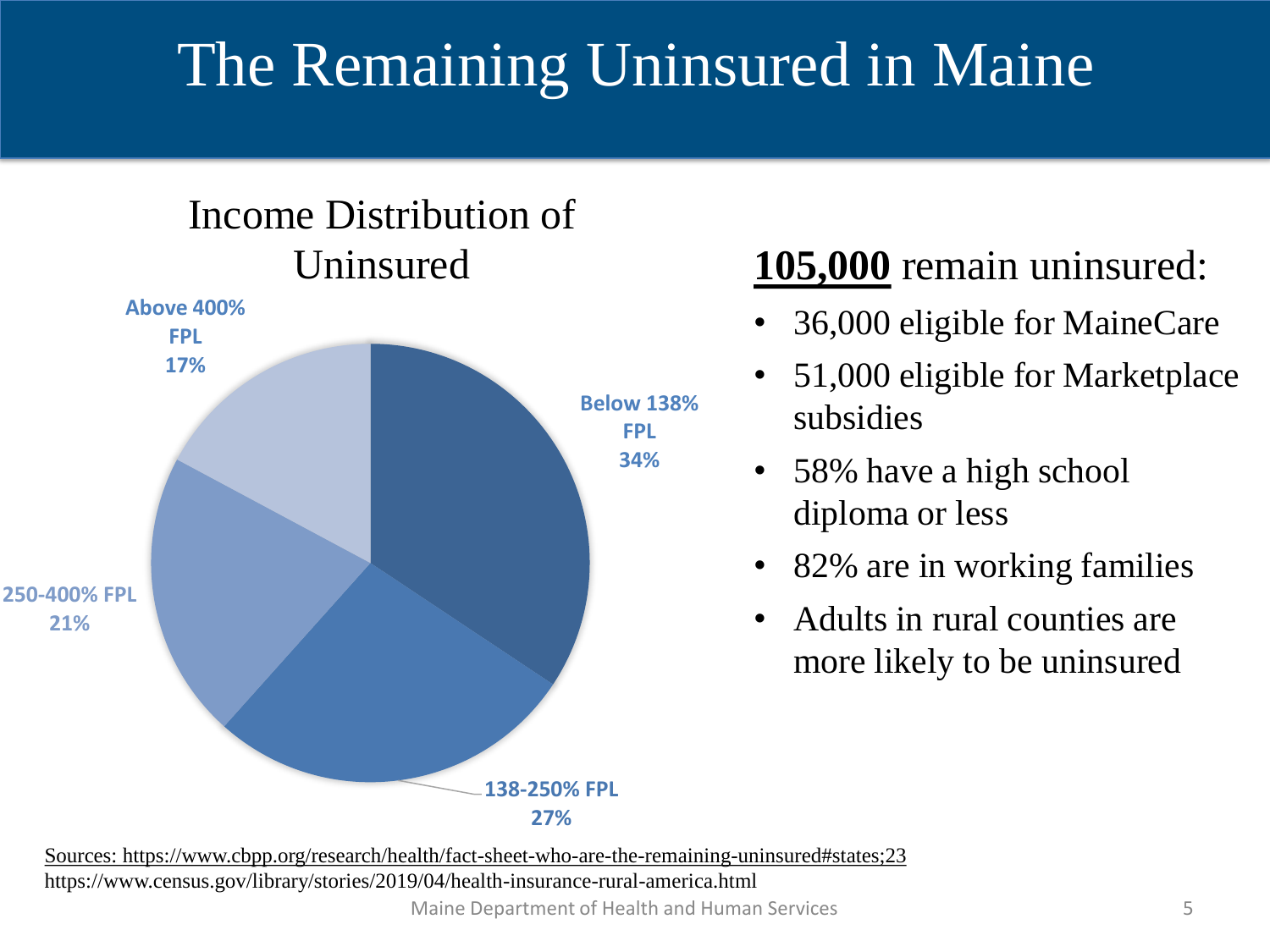## Fall 2019 Outreach and Enrollment



- Promoting MaineCare and Marketplace coverage
- Advertising: television, digital, and social media
- Partnership with MeHAF to support direct outreach and enrollment assistance
- Research about how Maine can best enroll and serve our expansion population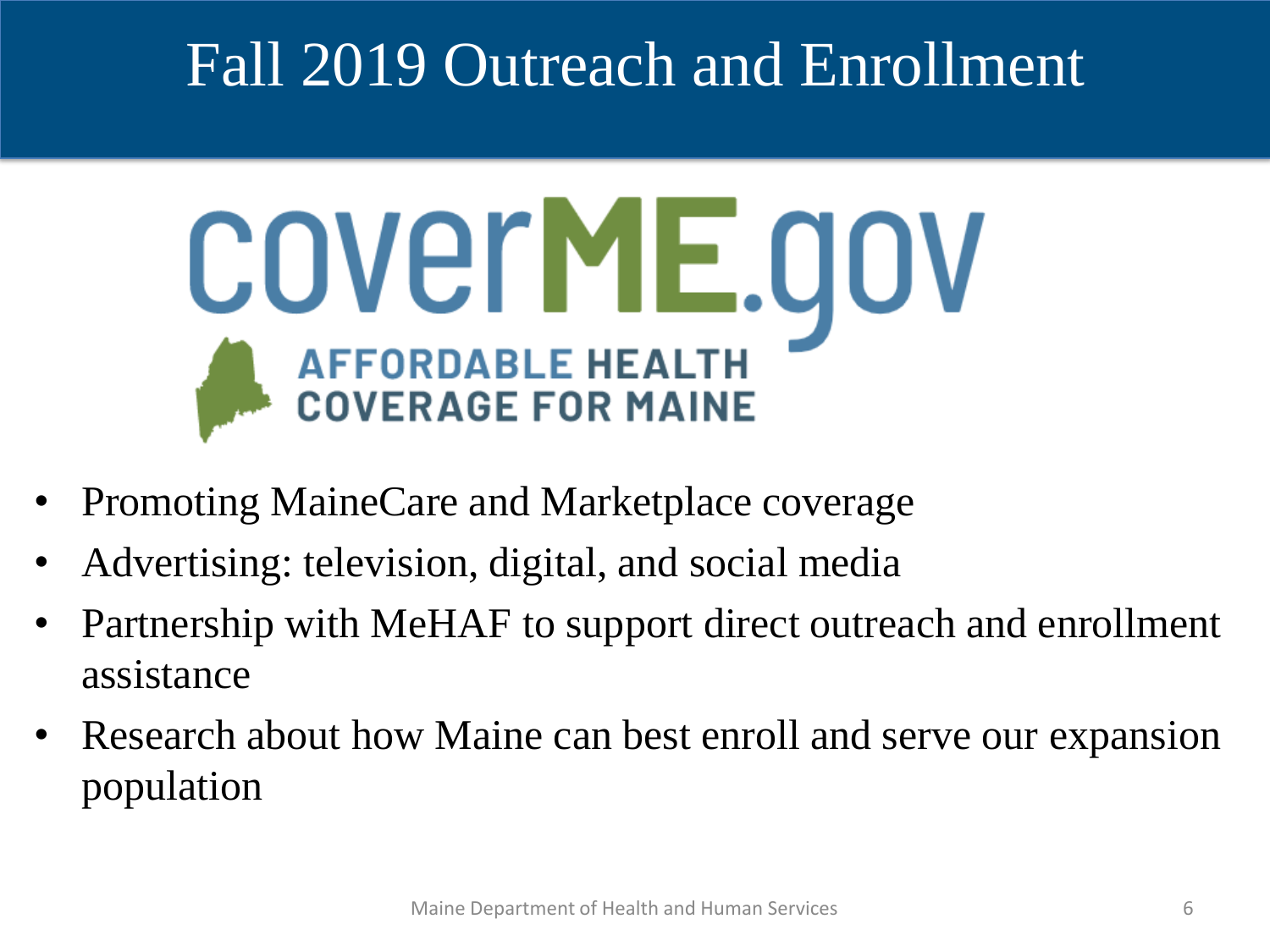## Setting a Course for What's Ahead

#### Governor's Forum on Coverage and Affordability





STATE OF MAINE **OFFICE OF THE GOVERNOR** 1 STATE HOUSE STATION AUGUSTA, MAINE 04333-0001

August 29, 2019

Randy Pate Deputy Administrator & Director Center for Consumer Information and insurance Oversight Canturs for Madicare and Medicaid Services 200 Independence Avenue SW, Suite 739H Washington, DC 20201

Dear Mr. Pate

I am writing to copress the intent of the State of Maine to implement a State-Based Health Benefit Exchange on the Federal Platform effective plan year 2021, and to potentially transition to a fully operational State-Based Eachange effective plan year 2022.

My Administration is committed to improving the affordability of health core coverage for Maine people. I believe that creating an Exchange (Marketplace) dasigned to meet the specific needs of our State is a foundational step to occomplish that goal. We will work closely with consumers, health insurance carriers, navigators and brokers, and ather stakeholders to develop a laboratist and transition plan that will minimize disruption while ensuring the longterm success, efficiency, and stability of the exchange.

To that end, I am pleased to designate Jeanne Lambrew, Commissioner of the Oepartment of Health and Human Services, as Maine's point of contact regarding this transition. Commissioner Lambrew is authorized to formally bind the State, and to sign the Exchange Blueprint. Application. She will work in close collaboration with the Boreau of Impurance which currently provides plan management for the Marketplace. Maine further acknowledges that the Maine Department of Health and Human Services and the Statu may agree to amend this declaration letter to include additional information necessary to establish the Eschange.

Thank you for your consideration, and I look forward to working with you to ensure a successful transition.

Yours Very Truly



Maine Department of Health and Human Services 7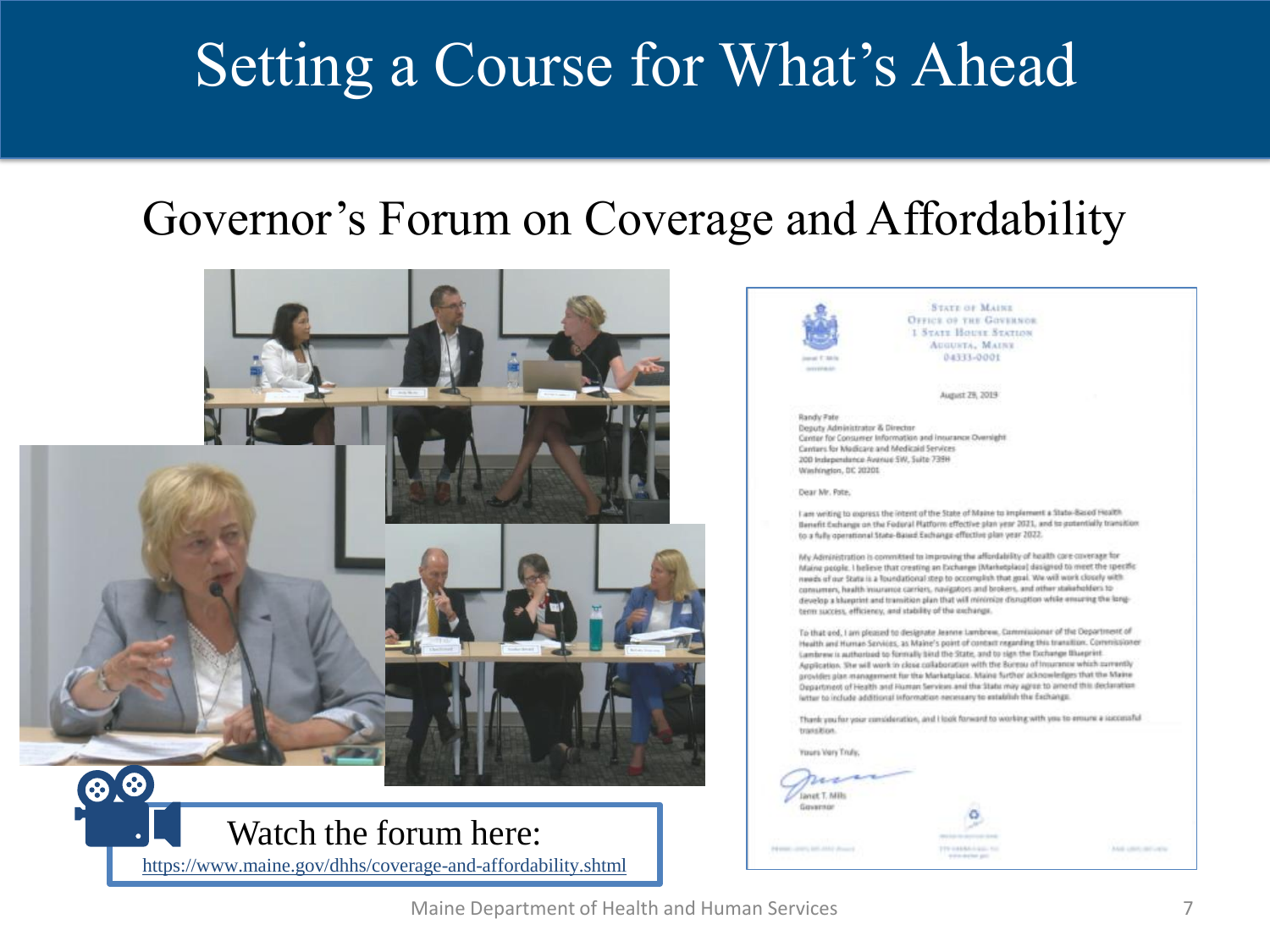## Why Move to a State-run Model?

- $\checkmark$  Better access to data
- $\checkmark$  Opportunity to tailor marketing and outreach for Maine
- $\checkmark$  Protection from uncertainty at the Federal level

Two options:

**SBM - FP** = State Based Marketplace on the Federal Platform

**SBM** = "Full" State Based Marketplace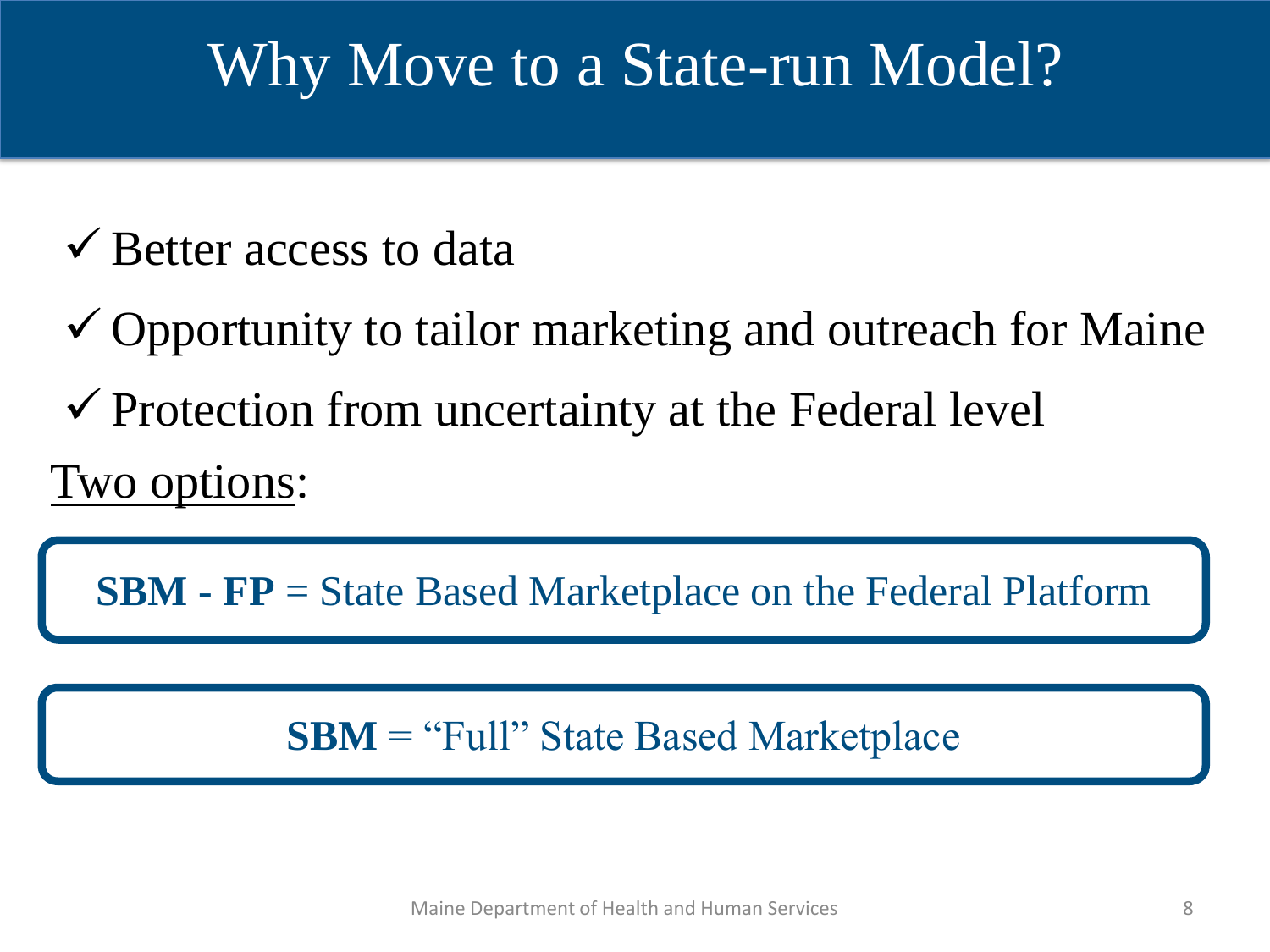## Marketplace Model Options

| <b>Model</b>  | <b>State conducts</b><br>plan management | <b>State conducts</b><br>marketing,<br>outreach, and<br>consumer<br>assistance | <b>State runs online</b><br>platform for<br>eligibility and<br>enrollment | <b>States using each</b><br>model |
|---------------|------------------------------------------|--------------------------------------------------------------------------------|---------------------------------------------------------------------------|-----------------------------------|
| <b>FFM</b>    |                                          |                                                                                |                                                                           | $17*$                             |
| <b>SBM-FP</b> |                                          |                                                                                |                                                                           | 5                                 |
| <b>SBM</b>    |                                          |                                                                                |                                                                           | 12                                |

Maine Department of Health and Human Services 9 <https://www.commonwealthfund.org/blog/2019/states-looking-to-run-their-own-health-insurance-marketplace-see-opportunity> \*An additional 17 states use the FFM and have the federal government conduct plan management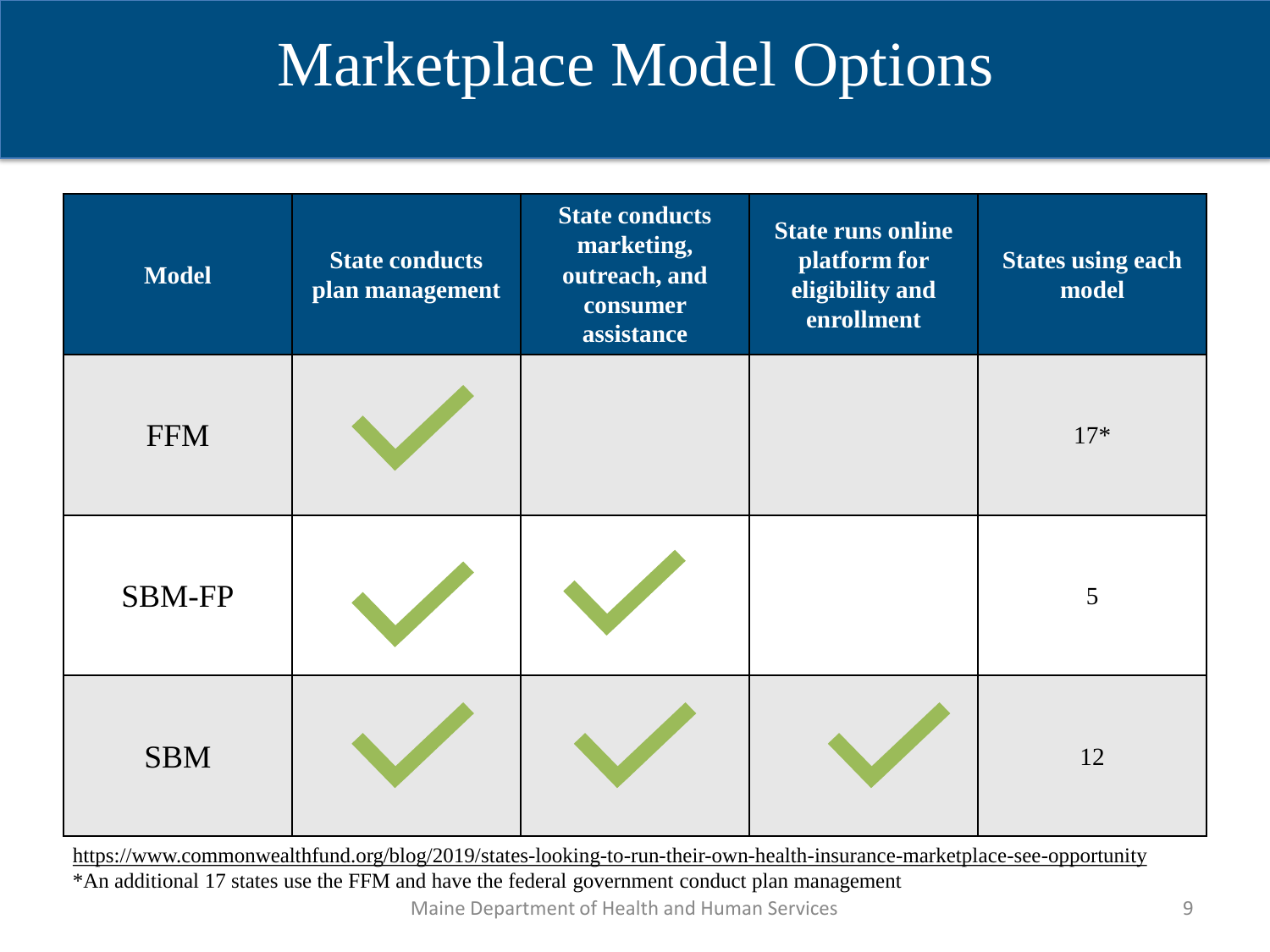## Funding a State-Based Marketplace



\*Illustrative - state user fee percentage would be determined in authorizing legislation

Maine Department of Health and Human Services and the state 10 model of the state 10 model of the state 10 model of the state 10 model of the state 10 model of the state 10 model of the state 10 model of the state 10 model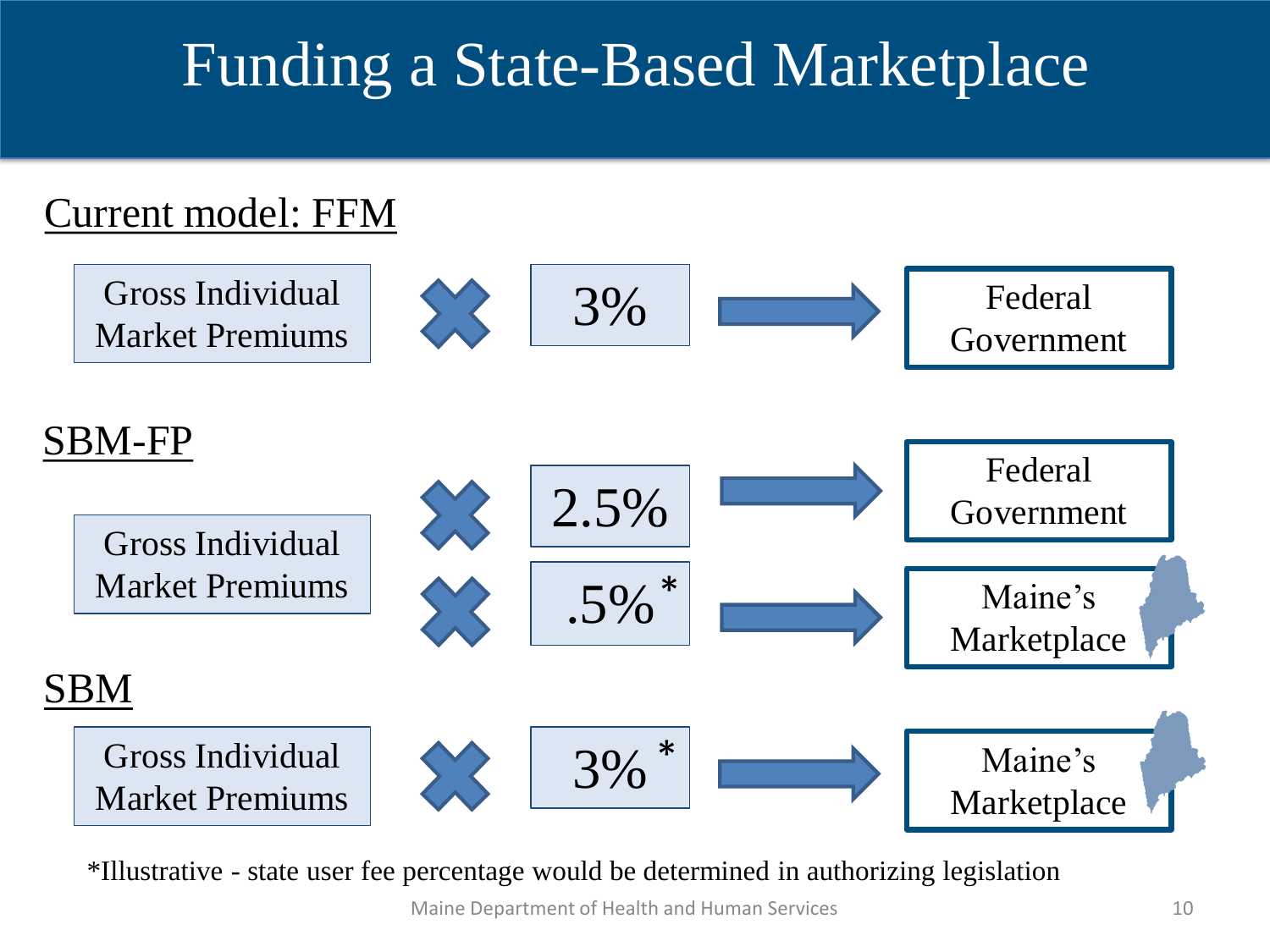## What Will Change: SBM-FP

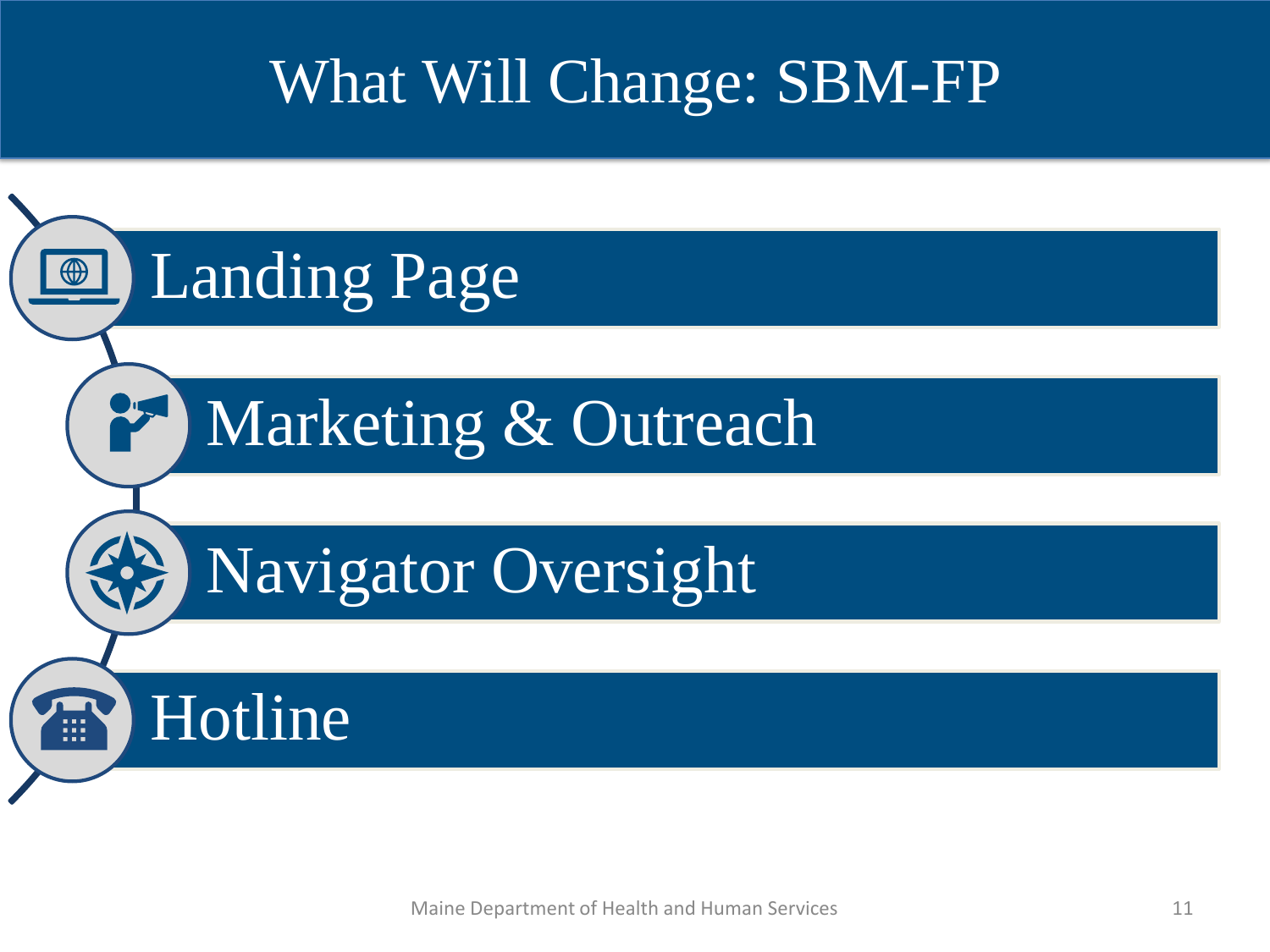#### **Timeline**

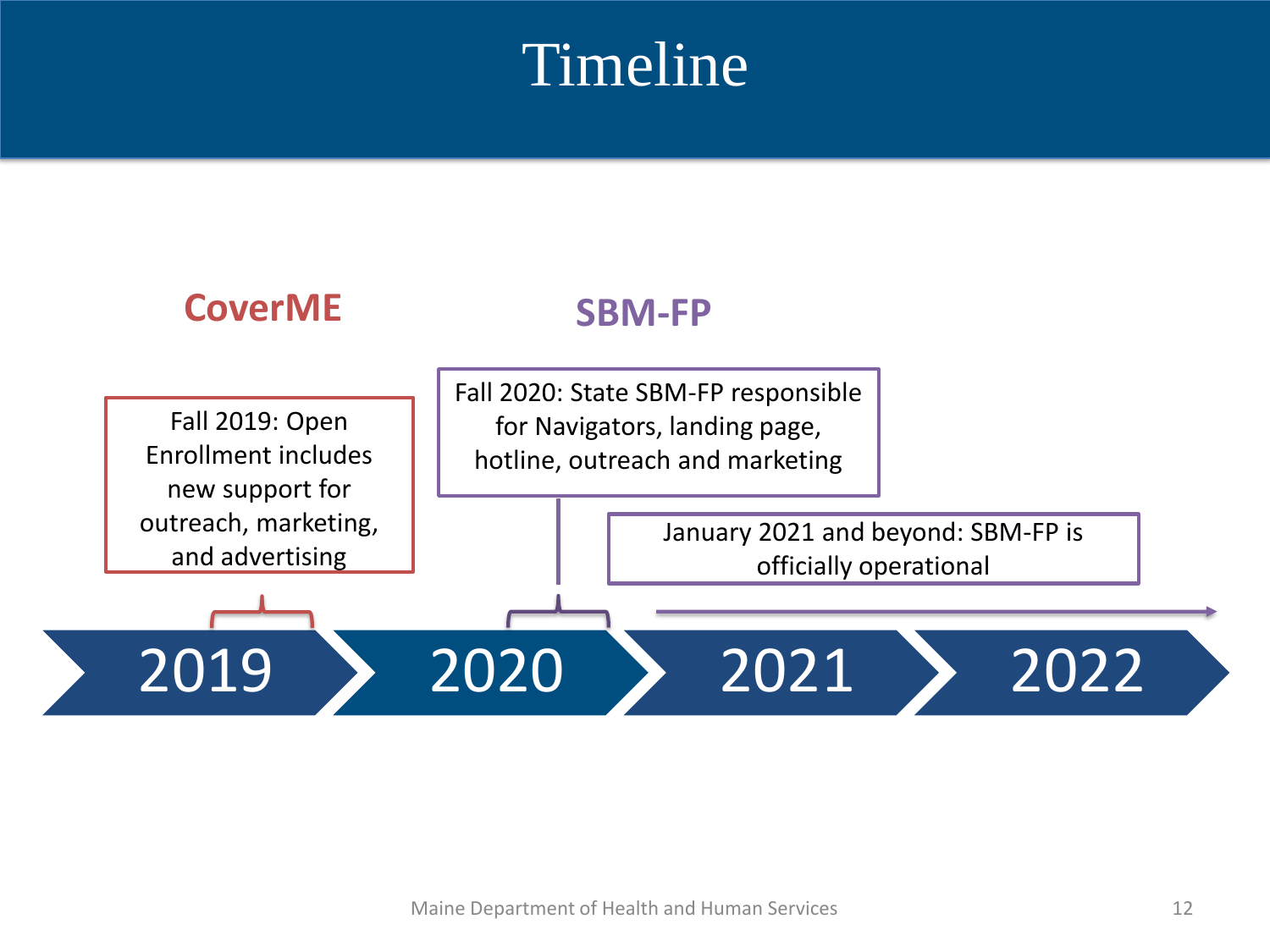## Why Consider a Full State Based Marketplace?

State Health Insurance Marketplace Types, 2019: Marketplace Type, 2019



**SOURCE: Kaiser Family Foundation's State Health Facts.**